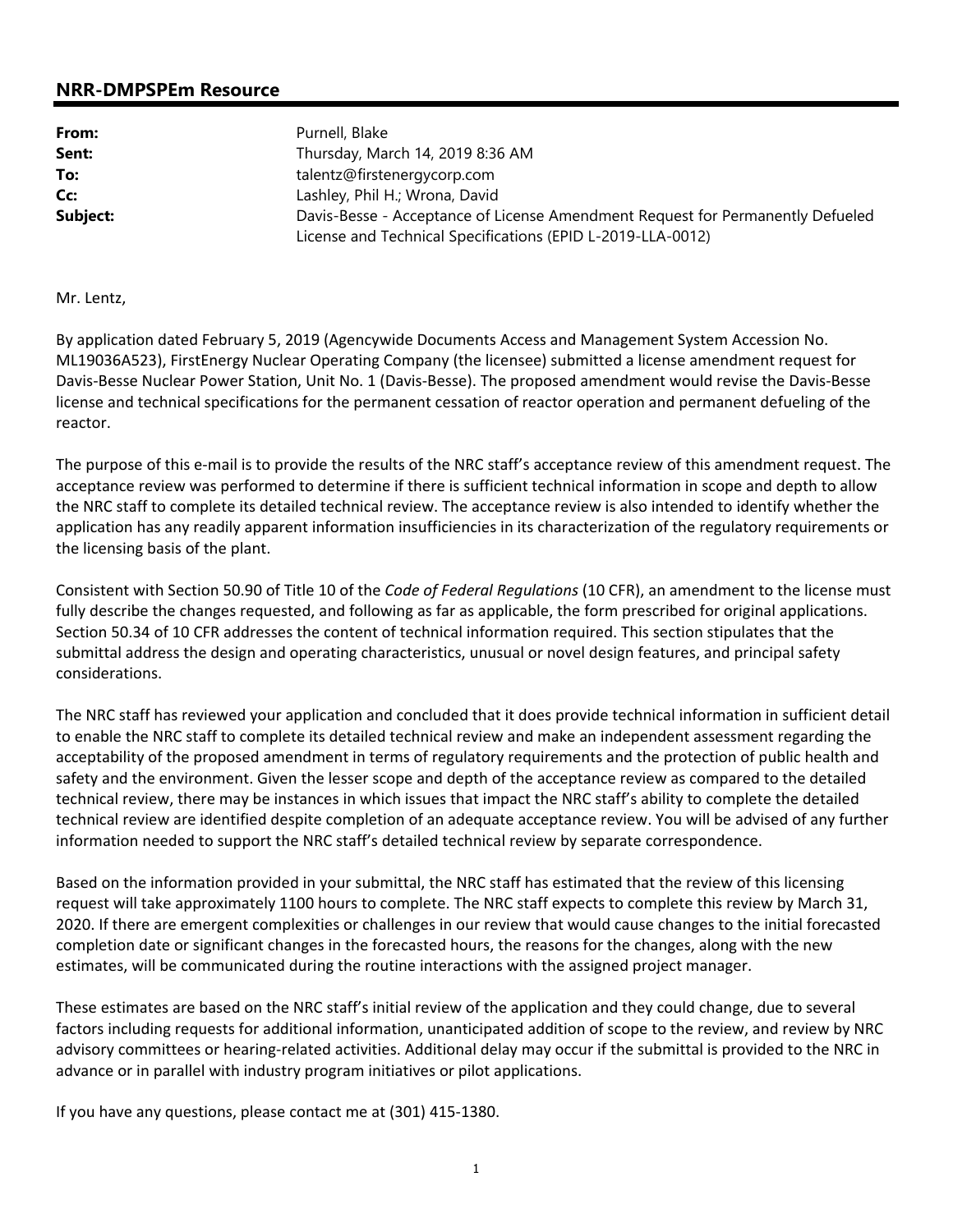Sincerely,

Blake Purnell, Project Manager Plant Licensing Branch III Division of Operating Reactor Licensing Office of Nuclear Reactor Regulation U.S. Nuclear Regulatory Commission

Docket No. 50-346